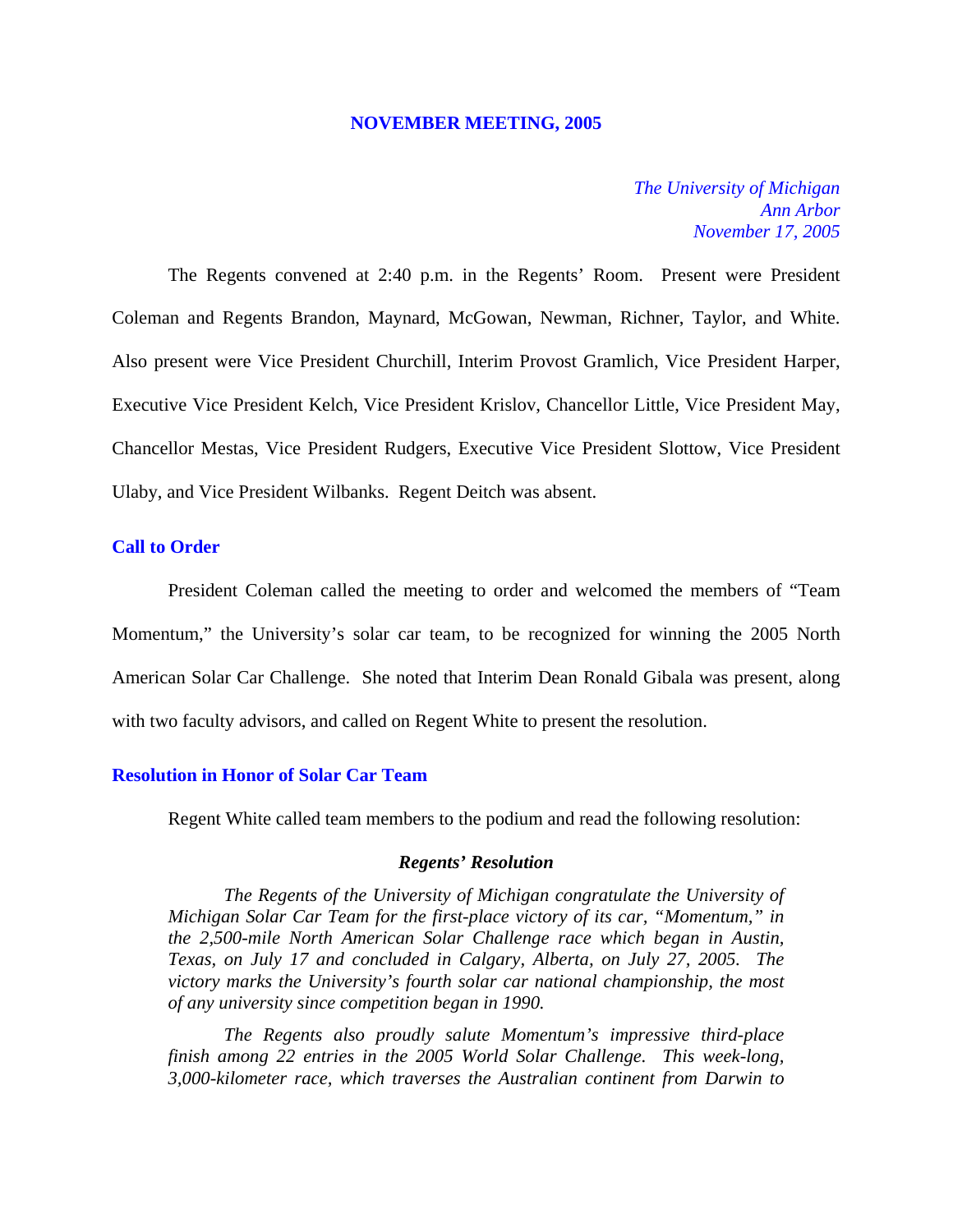*Adelaide, concluded on October 2, and included teams from both the academic and corporate sectors.* 

*Each generation of solar car is the product of two years of non-stop endeavor by an enterprising, interdisciplinary, student-run team of more than 150 members. The creativity, dedication and sophistication with which the Solar Car Team manages all aspects of this project—from fundraising, to engineering, to marketing, to logistics—prove that "The Michigan Difference" makes all the difference when our students compete with the best and brightest from around the world.* 

*The Regents take great pride in Team Momentum's accomplishments in the 2005 North American and World Solar Challenges and look forward to further triumphs in the years to come.*

Following the resolution, there was a round of applause, and the student team members introduced themselves. Brian Gilchrest, one of the faculty advisors, thanked the Regents and administration for creating the environment that allows these kinds of opportunities to happen, noting that it is very much appreciated.

#### **President's Opening Remarks**

President Coleman commented on recent national accolades given to University faculty and students. She noted that William "Buzz" Alexander, professor of English Language and Literature, had been named one of four "U.S. Professors of the Year." She also announced that the Institute of Electrical and Electronics Engineers had awarded the 2006 Edison Medal, considered the Nobel Prize of electronics, to Vice President Fawwaz Ulaby. President Coleman reported that 29 University of Michigan students had been awarded Fulbright Fellowships for 2005-06, the most of any other U.S. University. She noted that Regent White is a former Fulbright scholar who currently serves on the board of directors of the Fulbright Association and is its incoming vice president.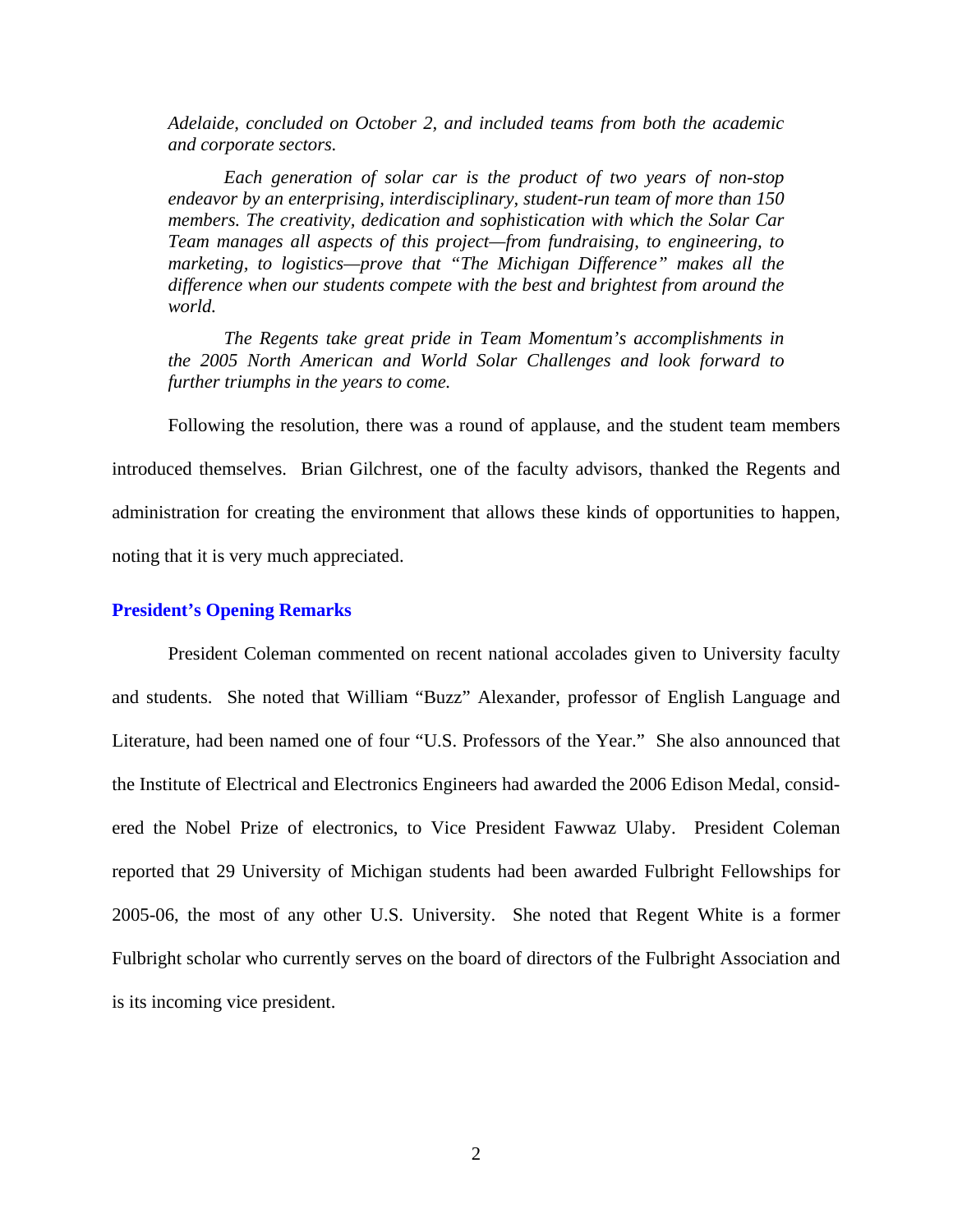President Coleman concluded by announcing the establishment of a new initiative focusing on environmental sustainability, made possible by a \$5.25 million gift from the Graham Foundation, which was founded by alumni Donald and Ingrid Graham.

#### **Annual Report of the Senate Advisory Committee on University Affairs (SACUA)**

President Coleman called on Professor Bruno Giordani, chair of SACUA, to present the committee's annual report. In the report, Professor Giordani gave examples of recently addressed issues that illustrate how the model of shared governance works at the University of Michigan. He reviewed the work of the various Senate Assembly advisory committees and discussed the work of the newly established position of faculty ombuds. He concluded by stressing the importance of effective communication in governance on the part of both faculty and administrators.

## **Annual Operating Request to the State for the University of Michigan-Ann Arbor Campus for FY 2007**

Interim Provost Gramlich reviewed the highlights of the Ann Arbor Campus's operating request to the state for FY 2007, noting that it points out steps that have been taken to contain costs and reduce expenditures but that certain factors outside of the University's control will lead to increased costs. The formal request to the state requests restoration of as much as possible of the \$47.2 million reduction that the University has experienced since FY 2002.

## **Annual Operating Request to the State for the University of Michigan-Dearborn Campus for FY 2007**

Chancellor Little reported that the request for the Dearborn campus is framed around its strategic vision. Although the University of fully mindful of the state's fiscal situation, it has also been impacted by several years of successive reductions in state support, totaling \$3.5 million. The request for the Dearborn campus calls for an increase in state support of about 4%,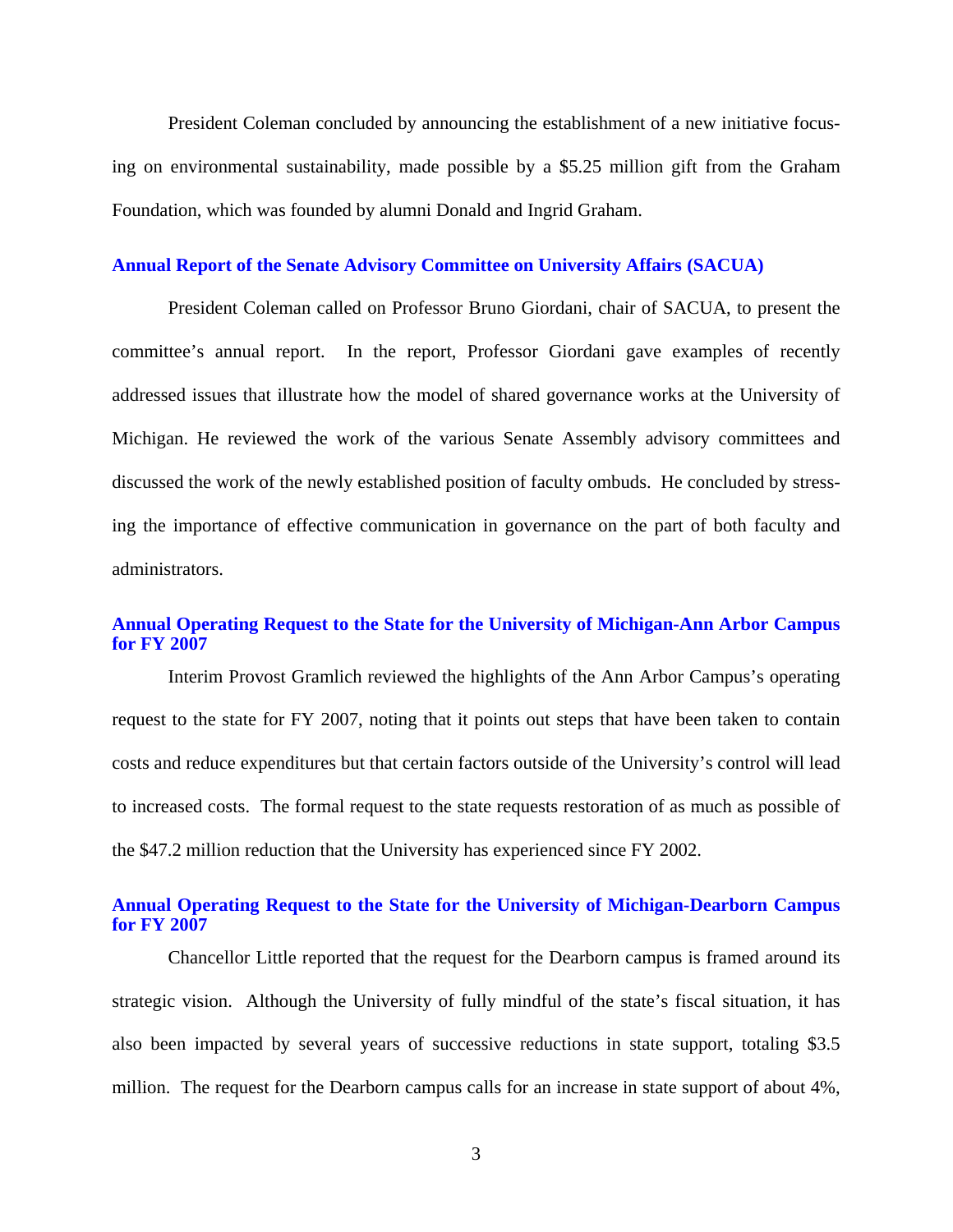or \$1.0 million dollars, but at the same time recognizes the need for the state to bring the level of funding for all higher education institutions back to the levels from 2002.

### **Annual Operating Request to the State for the University of Michigan-Flint Campus for FY 2007**

Chancellor Mestas noted that the Flint request focuses on the need to add faculty positions in the areas of strategic growth, continue to improve and expand campus technology, and to enhance community partnership efforts. The Flint campus's requested increase is about about \$3.5 million.

President Coleman asked Executive Vice President Slottow about projected energy costs. He responded that staff are monitoring futures prices of natural gas very carefully and are working closely with the provost's office and with staff on the other two campuses. However, campus units will be informed next week that the internal rate for heating will be increased, and these costs will continue to exert a significant amount of pressure on the operating budget in the future.

### **Central Campus Master Plan Update**

Executive Vice President Slottow noted that Associate Provost Phil Hanlon would provide an update on academic needs with respect to central campus planning and University Planner Sue Gott would describe how the University Planner's Office is responding to the academic needs.

Associate Provost Hanlon noted that the breadth and depth of activity occurring on central campus means that planning for central campus embodies the full complexity of the academic enterprise. He described the steps involved in the planning process, including consultation, priority-setting, and formation of the plan. The three themes that serve as the foundation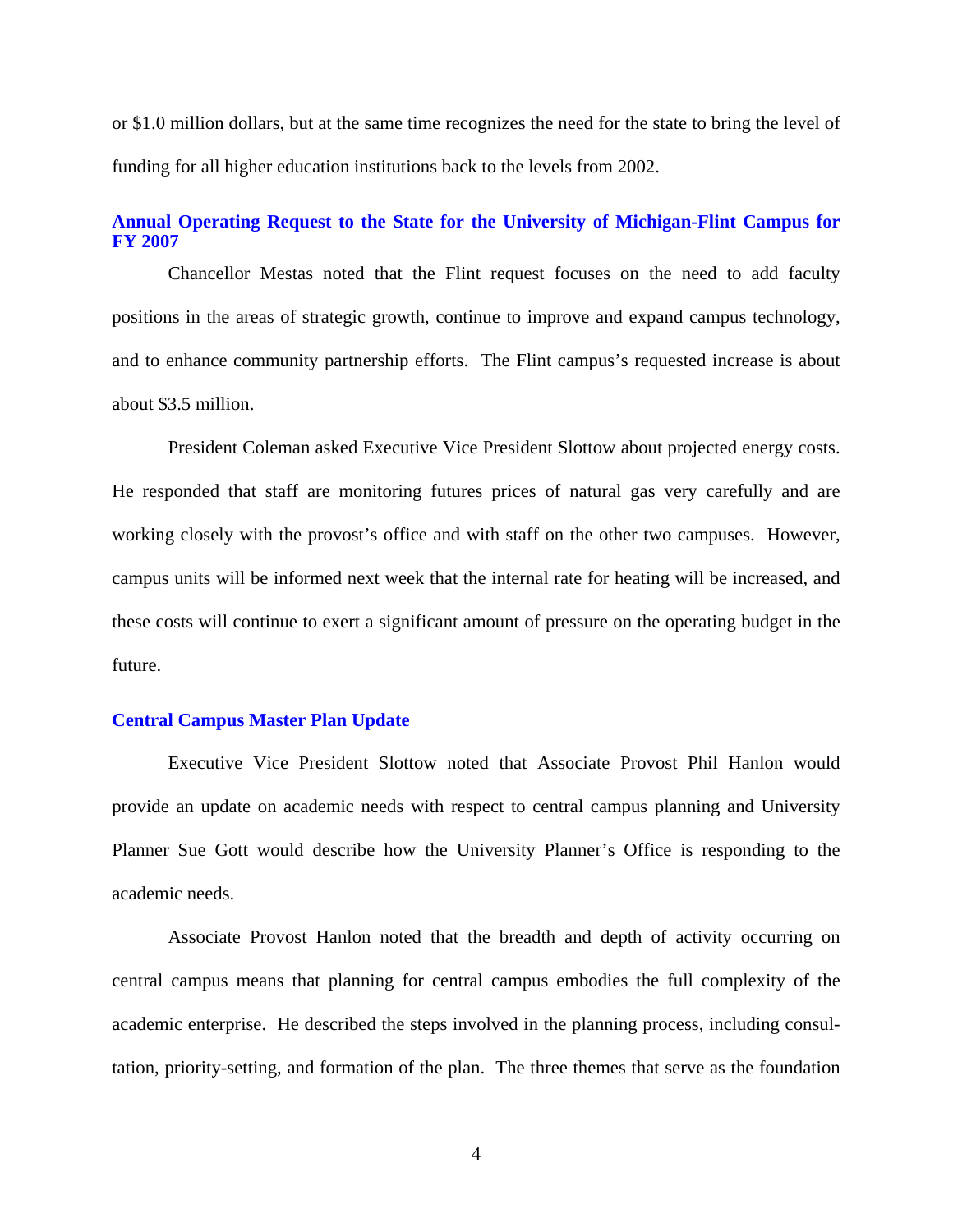for central campus planning are innovation, collaboration, and excellence, and he illustrated how these themes lead to specific space needs within buildings as well as the positioning of facilities and the units they house around the campus.

University Planner Sue Gott gave a presentation describing how the academic themes of innovation, collaboration, and excellence are realized in the Central Campus master planning process. Ms. Gott described and illustrated the land use patterns that have emerged on Central Campus, including a natural sciences corridor, a social sciences corridor, a performing arts corridor, and an arts and humanities corridor. She noted that the fundamental themes driving the plan are student life issues, the need for collaboration/adjacencies/interdisciplinary work, the ability to attract the "brightest and best," issues involving international studies, and the preservation of knowledge. The physical planning principles involved in the master plan are to preserve future flexibility, maximize and optimize site capacities, promote redevelopment opportunities, address building conditions, and enhance mobility.

Ms. Gott gave an update on several new projects already under construction, noting how they incorporate the themes and planning principles involved in the master plan. She concluded by illustrating how the projects discussed in the Central Campus Plan update represent a continuation of the University's planning efforts over time, driven by the University's mission, and incorporating academic priorities, the Residential Life Initiative, the Health System Strategic Plan, physical planning principles, and facility condition needs.

## **Parking and Transportation Strategic Plan Update**

David Miller, director of Parking and Transportation, gave an update to illustrate how parking and transportation plans align with University master plans in support of the University's academic, research and health care mission. He enumerated Parking and Transportation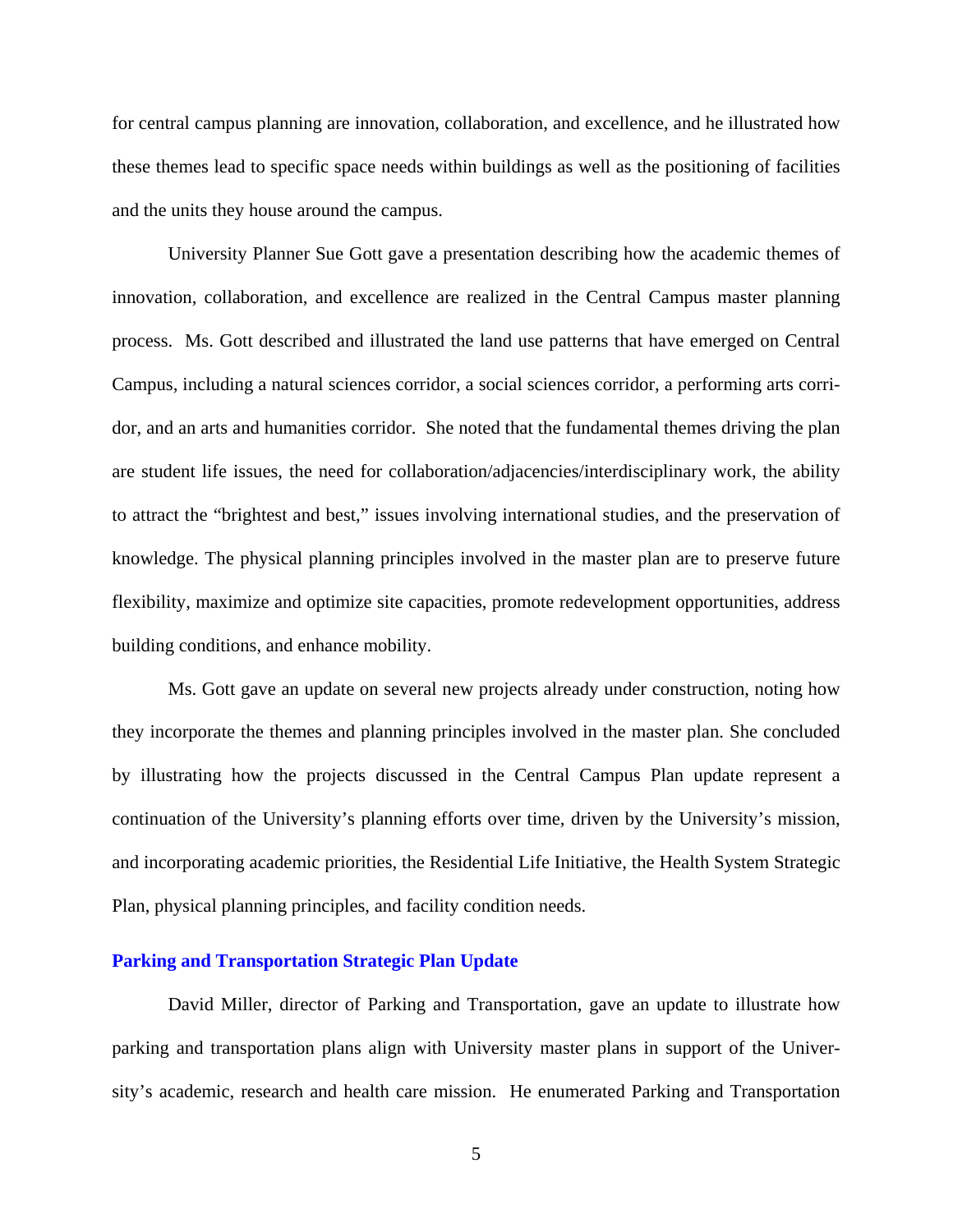challenges, which include responding to growth on the Ann Arbor campus, meeting the transportation needs for students, continuing the relationship with AATA, promoting alternative transportation, and maintaining existing parking facilities.

Mr. Miller noted that the number of passengers on UM buses had increased 11% over FY 2004, and 33% since 1999, for a total of 5.2 million passengers in 2005. He described improvements that had been made in student bus service during the past year and also noted that the MRide program, a joint program with the AATA, had a 24% ridership increase in fall 2005.

Mr. Miller commented that the University is making concerted efforts to reduce the use of cars and parking facilities in the central and medical campus areas by making the transit system more attractive to faculty and staff. These efforts, which are included in university's master plan for each area of campus, include making transit centers more comfortable and convenient. In addition, he pointed out that one new parking structure per year will be coming on board through 2010, with a possible 6th structure planned beyond that.

Regent McGowan pointed out that the Arthur Miller Theatre and Walgreen Auditorium will be opening before the parking facilities planned for that area are completed. Mr. Miller described how parking needs will be accommodated after the theatre and auditorium are completed in 2007. He noted that when the auditorium is completed, the existing surface lot will be increased to 250 spaces and will be controlled for special events. Between 2007 and 2009, when the parking structure for that area will be under construction, a combination of initiatives will be put into place, including reserving spaces in nearby lots and running bus service and valet service, if necessary. The parking office will work with event coordinators for each event to insure adequate parking.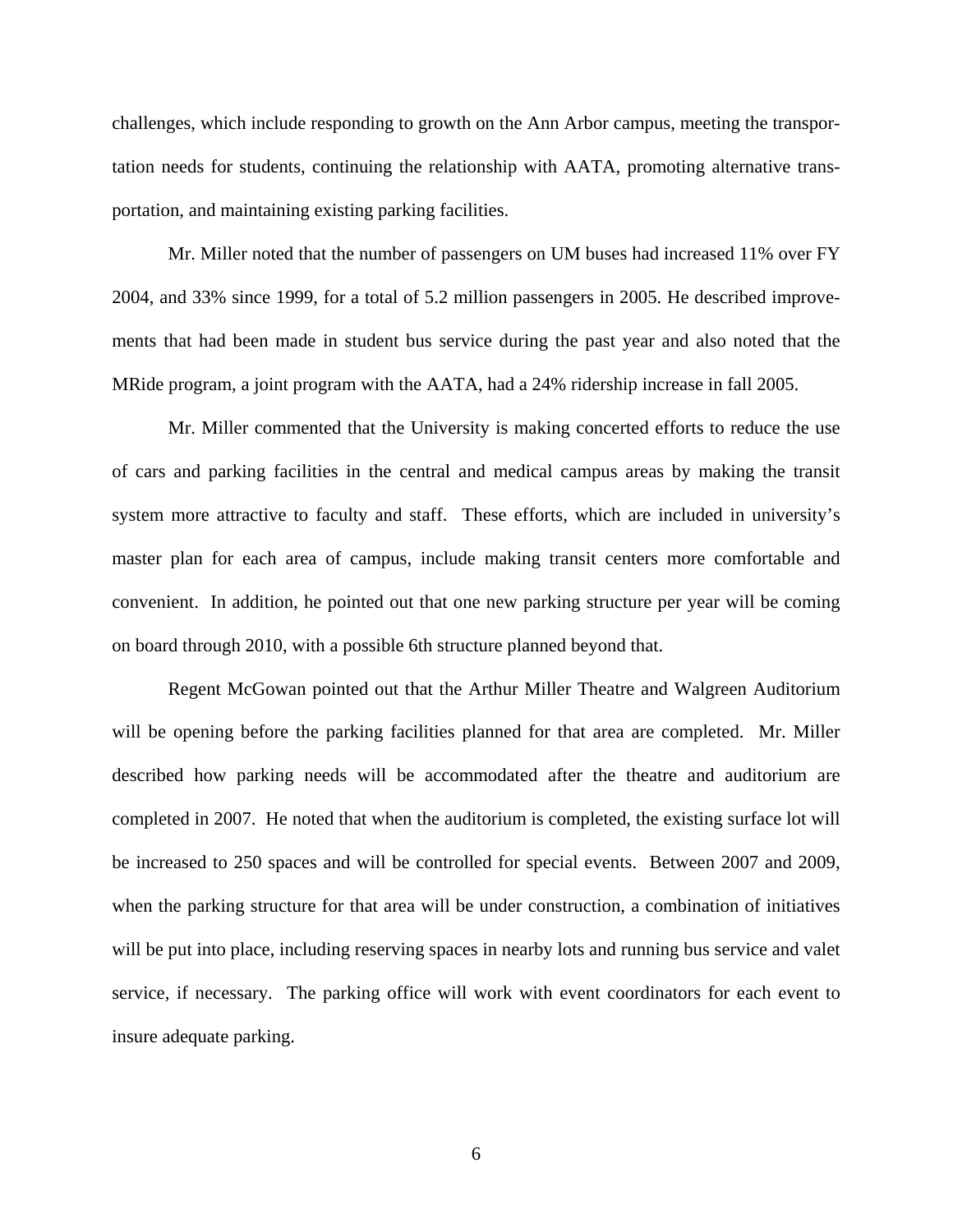Regent McGowan asked for assurance of the University's commitment to provide convenient access to the theatre and auditorium once they are open. Executive Vice President Slottow responded that Parking and Transportation officials and Dean Kendall of the School of Music have been formulating plans to ensure that during the interim period before completion of the structure the timing of events will be coordinated between the school and the parking office. Executive Vice President Slottow commented that although there is some flexibility in the overall plan for the sequencing of new parking facilities, currently the need for parking on central campus represents a higher priority than on North Campus. He assured the Regents that he, Mr. Miller, and Dean Kendall are all committed to devising a parking plan that will satisfy the patrons of events at the new facilities on North Campus.

Mr. Miller concluded his presentation by displaying maps indicating the locations of future parking structures and a financial model indicating probable annual permit rates through FY 2010. He reported the U.S. Environmental Protection Agency has awarded the University of Michigan the "Gold Standard for Best Work Places for Commuters."

#### **Committee Reports**

**Finance, Audit and Investment Committee.** Regent Brandon reported that the primary agenda item for this month's committee meeting was to conduct an in-depth review, including a financial and operational update, of M-CARE, as per the committee's annual work plan. He said the committee learned that M-CARE and its affiliated entities are operating at a very high level in a very complex environment. The committee also finalized its committee calendar for 2006. Finally, the committee had received a written quarterly report of the Life Sciences Institute.

Regent Brandon noted that the Investment Advisory Committee would be meeting in Ann Arbor this weekend, and he would be stopping by their meeting to thank this volunteer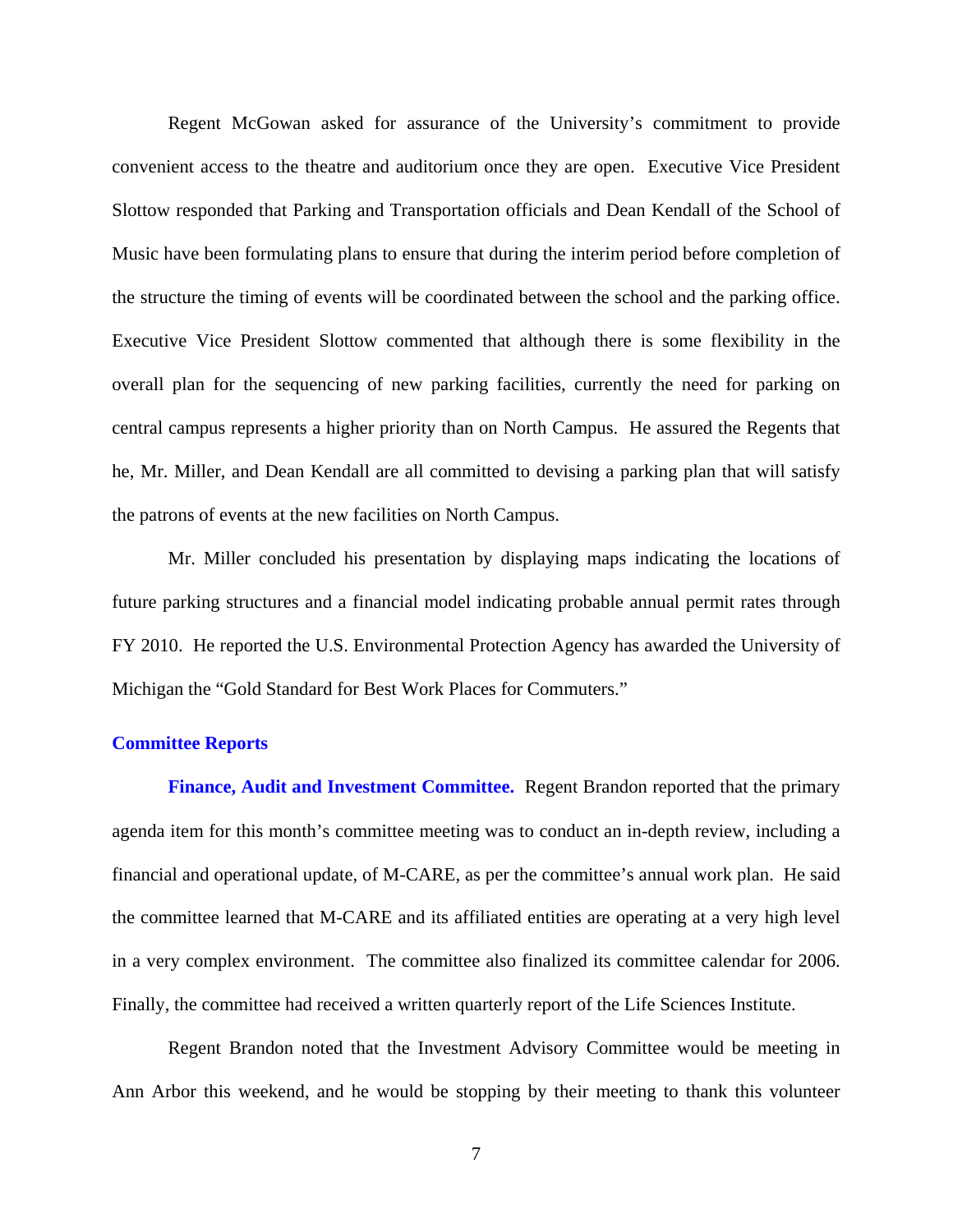committee on behalf of the Regents for their service in helping the University to continue to outpace most benchmarks in its investment performance.

**Personnel, Compensation and Governance Committee.** Regent Taylor reported that the committee had met that morning with SACUA to review its annual report. He said that the committee was pleased to learn of the on-going meetings and dialog taking place between SACUA and members of the administration on a number of issues.

The committee also received a report from the provost on faculty recruitment and retention, and it reviewed president's office expense reports, finding everything in order.

The Regents then turned to the consent agenda. Regent Brandon left the meeting at this point, apologizing for having had a prior commitment.

#### **Consent Agenda**

**Minutes.** Vice President Churchill submitted for approval the minutes of the meeting of

October 21, 2005.

**Reports.** Executive Vice President Slottow submitted the Investment Report and made

the following comments about the University's policies with respect to investments:

#### **Comments Regarding University's Investments**

Both my office and the President's Office have received a number of questions over the past few months about the University's policies regarding the investment of our endowment. So to be responsive, I want to take a few minutes to review these policies.

First, let me note that these policies have been consistent and clear over a very long period of time. We have the benefit of excellent and thoughtful work by our Regents and by two faculty-led committees, one in 1978 and another in 1999, in developing the rationale behind these policies and articulating the set of conditions that must be met in the rare cases where an exception will be made to our normal investment policies.

There is one overarching principle related to our endowment and investment strategy: The University's governing board and officers have a fiduciary responsibility to protect our assets for the long term, so that we may leave to succeeding generations a University at least as strong as the one with which we have been entrusted. Therefore, the primary purpose of our endowment is to generate the greatest possible income, subject to an appropriate amount of risk, in support of the University's missions of teaching, research and service.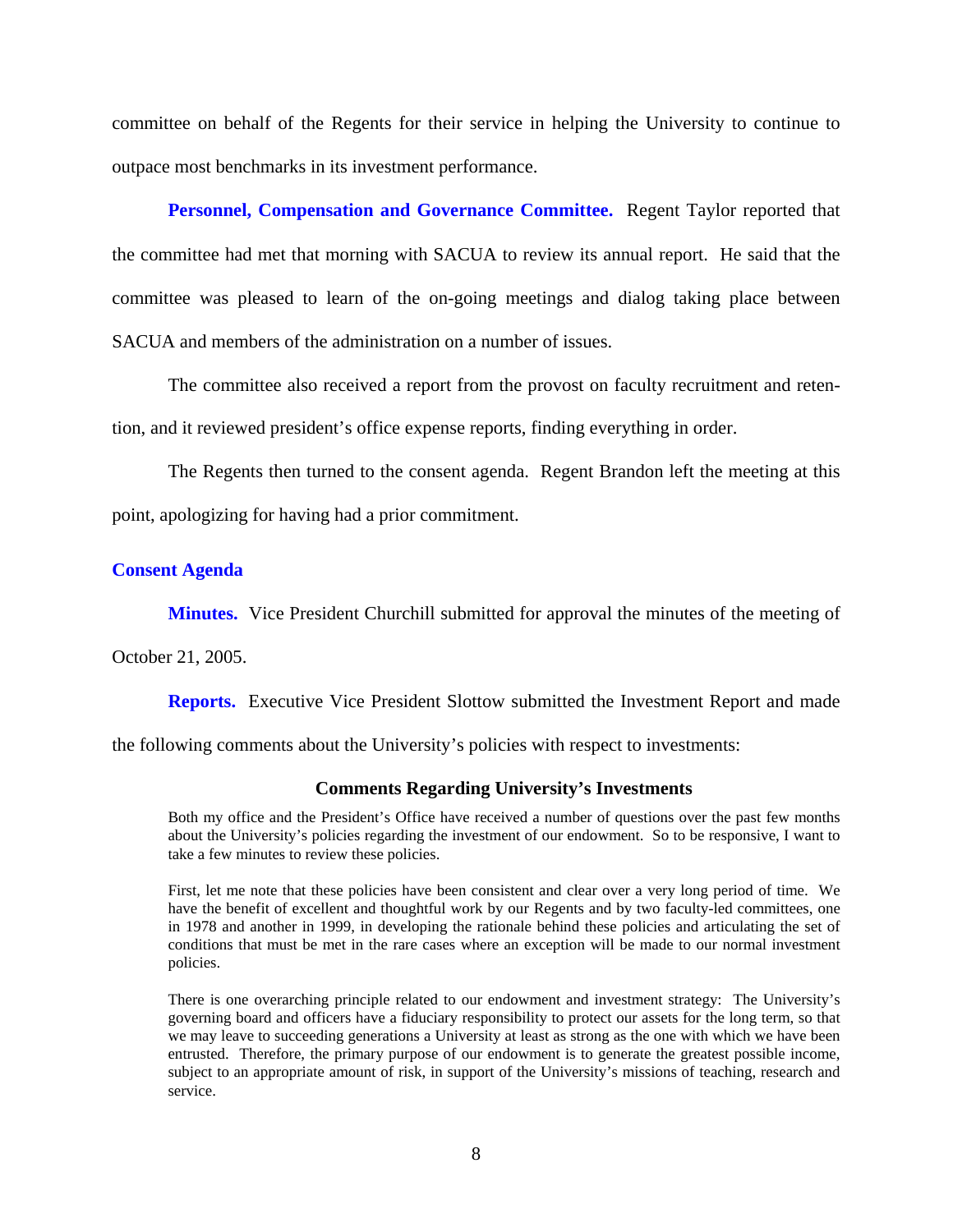To accomplish this goal, it is important that we maintain an investment portfolio diversified across a full range of legally recognized entities. To do otherwise would be to increase our risk and decrease our investment returns – perhaps significantly so. For this reason, our longstanding policy is to shield the endowment from political pressures and to base our investment decisions solely on financial factors such as risk and return.

However, the University also has recognized that there may be unusual instances in which we should consider exceptions to this policy. The threshold for such an exception has intentionally been set extremely high, for the reasons I've noted.

In 1978, the Board of Regents adopted a resolution including the following language: "If the Regents shall determine that a particular issue involves serious moral or ethical questions which are of concern to many members of the University community, an advisory committee consisting of members of the University Senate, students, administration and alumni will be appointed to gather information and formulate recommendations for the Regents' consideration." Such a committee would be ad hoc, appointed only after the Regents determine that a particular issue might require a deviation from the normal investment policy.

The 1978 resolution does not specify what rises to the level of "serious moral or ethical questions," or what will constitute "many members of the University community", but the 1978 faculty advisory committee report as well as subsequent work by the 1999 tobacco divestment committee do help to clarify these.

The 1978 faculty committee that reviewed possible divestment from apartheid South Africa wrote that the University has some responsibility to consider the ethical implications of its investments "in those cases in which an extraordinary social evil is apparent and a broad consensus develops within the University community concerning the moral shortcomings of a particular firm or type of investment." The committee stated its belief that "the University should not seek out controversy but rather should act only when a general consensus on a significant moral question has emerged within the University community." It went on to say that the University "must make strenuous efforts to avoid making commitments, as a corporate body, to political positions that may intimidate its members, produce an atmosphere of distrust and suspicion, or create obstacles to free inquiry."

The 1999 committee to investigate tobacco divestment was created by President Bollinger in accordance with the Regents resolution, after several years of sustained community concern about this issue. Although it is impossible to affix a number or a percentage to what constitutes broad community consensus on a given issue, it is worth noting that the Faculty Senate Assembly, Michigan Student Assembly and a number of other University leadership groups passed formal resolutions or in other ways expressed the view that the University's ownership of tobacco stocks was of widespread concern. The resolutions of the Senate Assembly and MSA were nearly unanimous. In its report, the committee noted that the "overwhelming majority of the responses" to the committee and to the University administration supported divestment.

Even then, according to the committee, the decision to divest from tobacco companies proved to be "a complex and difficult challenge." The committee wrote that "one service this report can perform … would be to provide everyone in the University community with a sense of the complexity of the issues at stake."

In his charge to the committee, the University's chief financial officer asked it to determine whether the holding of tobacco securities "is antithetical to the core missions of the University of Michigan and, therefore, merit divestiture." The committee also undertook to determine what features of tobacco products and what activities of the tobacco industry warranted singling out tobacco securities for potential divestment.

According to the 1999 committee, in order to justify divestment, "the magnitude of both the misbehavior in question and the harm caused by that misbehavior must be so extreme that the company or industry would be a clear outlier in the corporate community."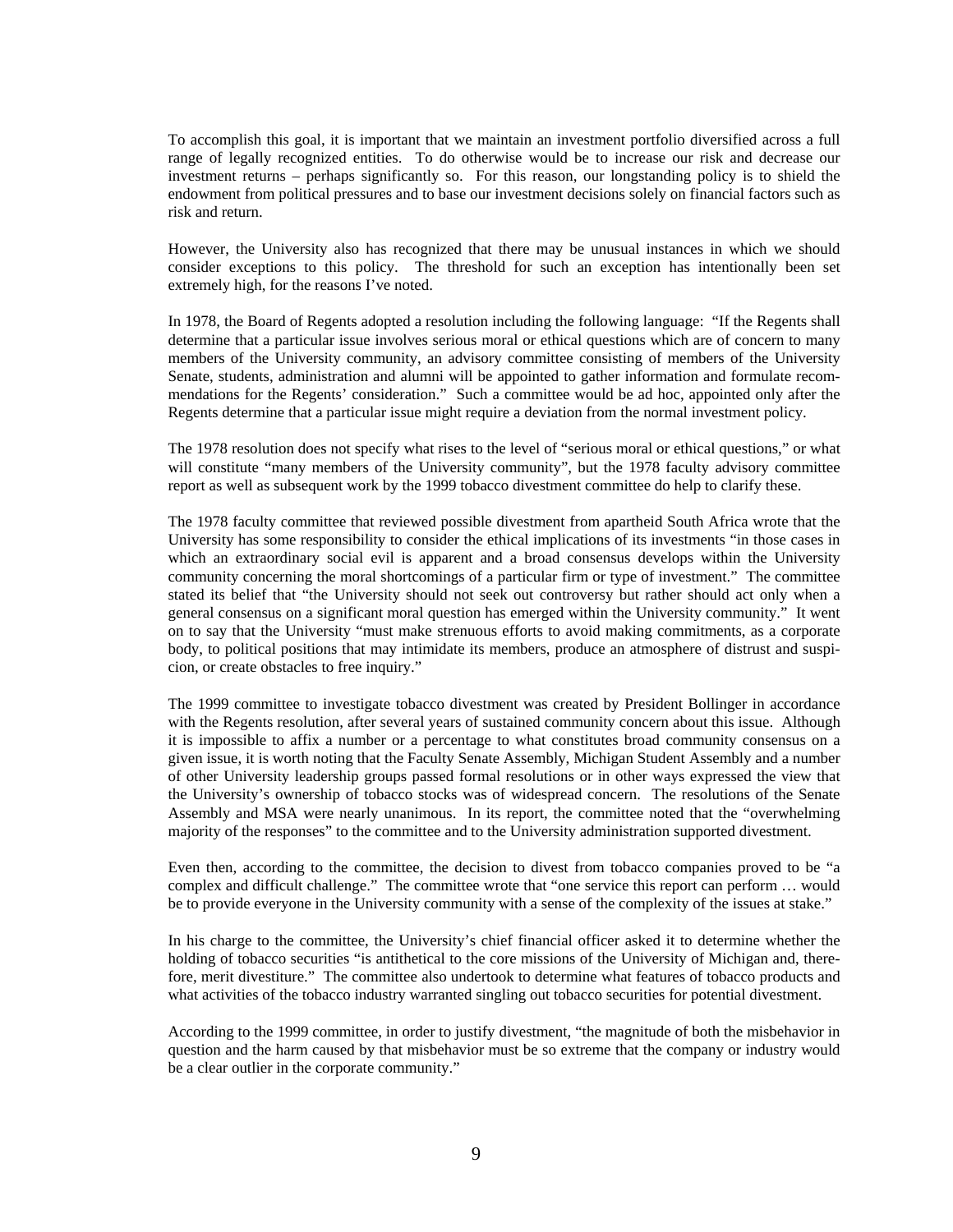In recommending divestment, the committee argued that tobacco companies make a product that is unique in its capacity to cause death in its intended use, with more than 400,000 deaths in the United States and more than 4 million deaths worldwide each year as a result of tobacco use. The committee singled out the "dishonest and reprehensible" behavior of the tobacco industry in targeting its products to young people, artificially enhancing the addictiveness of tobacco products through the addition of nicotine, denying the health effects of tobacco and suppressing scientific research. It concluded that the health effects of tobacco and the actions of the tobacco industry "are especially antithetical to the missions of this University, given our commitment to teaching, research and service in the fields of health care and public health."

These two instances – apartheid in South Africa and the deadly effects of tobacco – are the only two instances in the University's history when exceptions have been made to our investment policy.

So in the future, such exceptions will continue to be rare. We will ask the Regents to appoint an ad hoc committee to investigate the ethical and moral implications of our investments only when the following three conditions have been met:

- 1. The concern to be explored must express the broadly and consistently held position of the campus community over time;
- 2. There must be reason to believe that the behavior or action in question may be antithetical to the core mission and values of the University.
- 3. There must be reason to believe that the organization, industry or entity to be singled out may be uniquely responsible for the problems identified.

I will post additional information about these policies to my website, along with links to the South Africa and Tobacco divestment reports. I encourage anyone who is interested in our investment policies to read these thoughtful documents.

I invite any questions or comments that the Board may have.

#### **Conflict of Interest Items**

President Coleman said that in order to assure that the required quorum would be present for consideration of the conflict of interest items, they would be considered at this point. She announced that the agenda includes six conflict of interest items, each of which requires six votes for approval. Regent Richner requested recusal from the request for a subcontract agreement between the University of Michigan and Innovative Biotherapies, Inc. Therefore, this item was removed from consideration until the following month. On a motion by Regent Newman, seconded by Regent White, the Regents unanimously approved the following five items.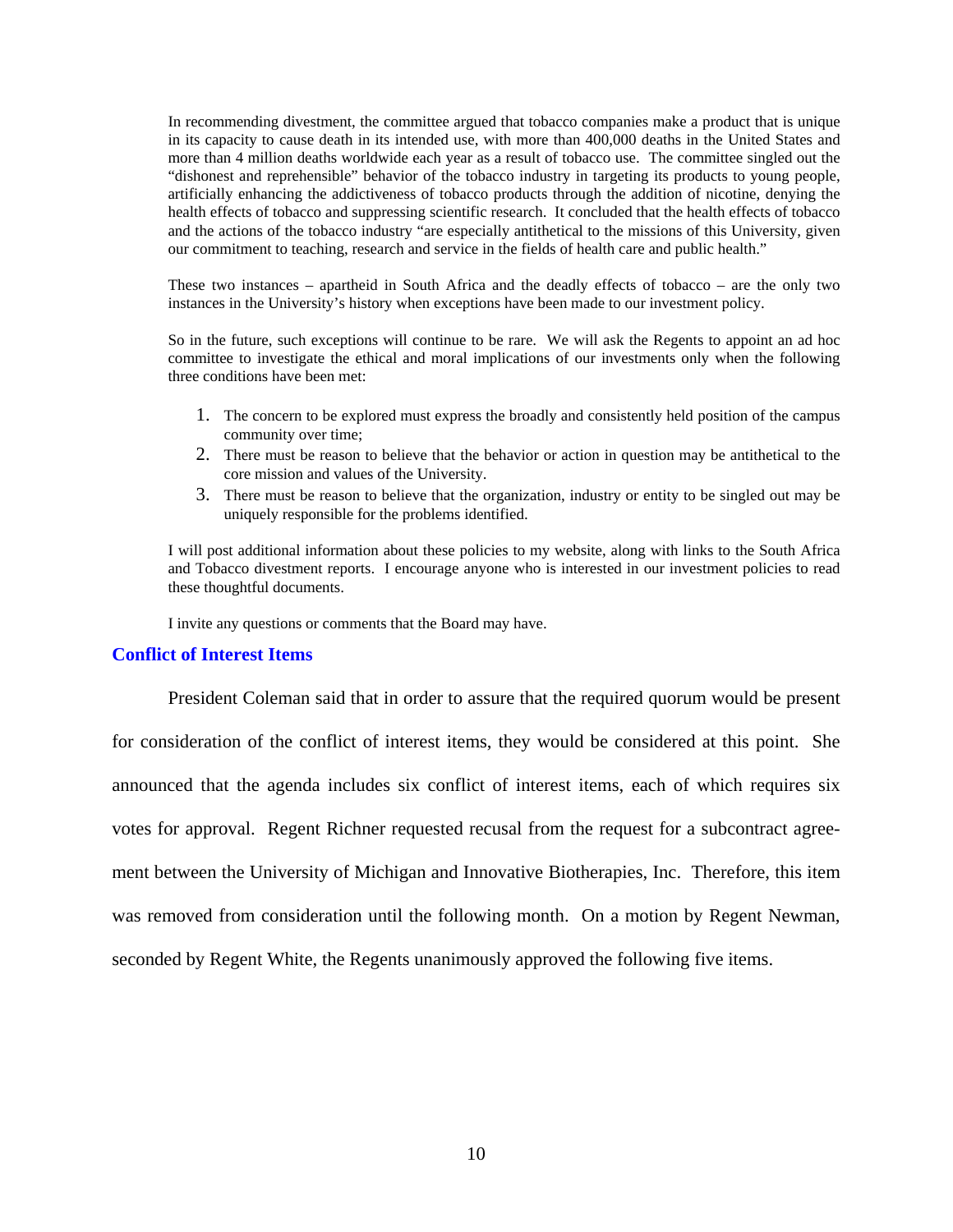# **Approval of a Contract with Gladwin Center**

The Regents approved a contract with the Gladwin Center for use of their conference facilities for University departments. Because Thomas Gladwin, owner of the Gladwin Center, is also a University of Michigan employee, this agreement falls under the State of Michigan Conflict of Interest Statute. The following information is provided in compliance with statutory requirements:

- 1. The parties to the contract are the Regents of the University of Michigan and its Procurement Department and the Gladwin Center.
- 2. The service provided is a facility rental for one year with a one-year extension option, for a total of \$3,000.
- 3. The pecuniary interest arises from the fact that Mr. Gladwin, a University of Michigan employee, is owner of the Gladwin Center.

## **Lease Agreement with William C. Martin**

The Regents approved a lease agreement with William C. Martin for 1,385 square feet of property located at 540 East Liberty Street, Ann Arbor, Michigan. Because Mr. Martin owns the property being leased and is also a University of Michigan employee, this agreement falls under the State of Michigan Conflict of Interest Statute. The following information is provided in compliance with statutory requirements:

- 1. The parties to the contract are the Regents of the University of Michigan and William C. Martin.
- 2. The service provided is the lease of 1,385 square feet within a building at 540 East Liberty Street, Ann Arbor, Michigan. The lease is for five years, from November 1, 2005-October 31, 2010, and the rent is \$2,308 for the first year with annual increases of 3.5% for the remainder of the term. Tenant is responsible for gas and electric usage plus janitorial service.
- 3. The pecuniary interest arises from the fact that Mr. Martin, a University of Michigan employee, owns the property being leased.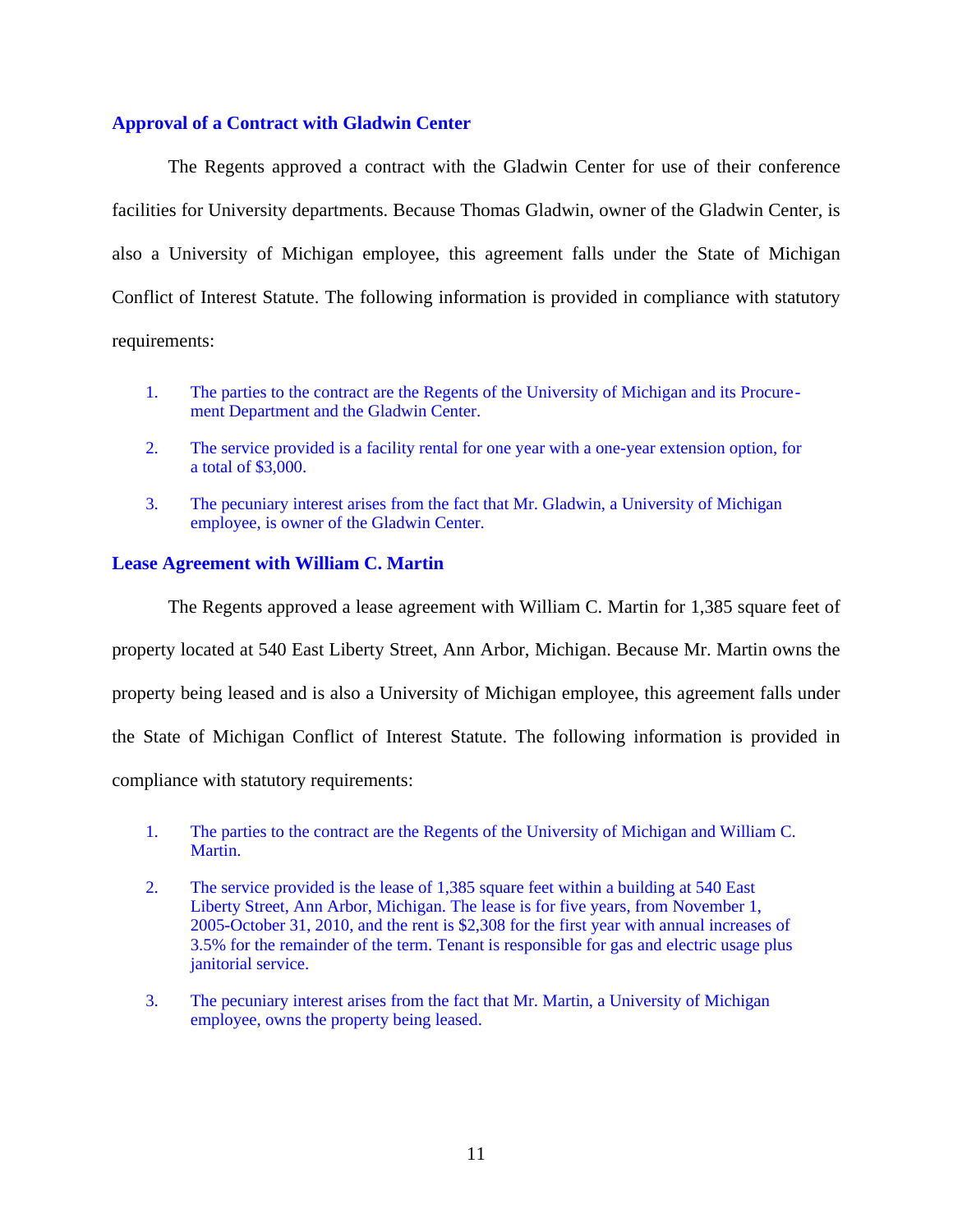## **Reassignment Agreement with Mark D. Hamming, David K. Wehe, and John A. Nees**

The Regents approved a reassignment agreement with Mark D. Hamming, David K. Wehe, and John A. Nees for the technology entitled "Kinetic Cooling of Mechanical Structures" (UM File No. 2979). Because Drs. Hamming, Wehe, and Nees are also University of Michigan employees, this agreement falls under the State of Michigan Conflict of Interest Statute. The following information is provided in compliance with statutory requirements:

- 1. The parties to the contract are the Regents of the University of Michigan and Mark D. Hamming, David K. Wehe, and John A. Nees.
- 2. The terms of the agreement include the University granting the Inventors its entire right, title, and interest in the patent rights to the Invention, and the Inventors shall pay the University 15% of royalties, equity, or other value received by the Inventors through subsequent marketing and licensing of the Invention.

No use of University services or facilities, nor any assignment of University employees, is obligated or contemplated under the agreement. Standard disclaimers of warrantees and indemnification apply, and the contract may be amended by consent of the parties. University procedures for approval of these changes will be followed, and additional review by the Conflict of Interest Committee will be followed as appropriate.

3. The pecuniary interest arises from the fact that Drs. Hamming, Wehe, and Nees are University of Michigan employees.

## **Purchase Order Agreement with Michigan Aerospace Corporation**

The Regents approved an agreement with Michigan Aerospace Corporation to build and test a conceptual design of a stern-ramp deployable surface and underwater recovery vehicle that will simultaneously launch and allow for automated recover of marine unmanned vehicles. Because Dr. Lennard Fisk, partial owner of Michigan Aerospace Corporation, is also a University of Michigan employee, this agreement falls under the State of Michigan Conflict of Interest Statute. The following information is provided in compliance with statutory requirements:

1. The parties to the contract are the Regents of the University of Michigan and Michigan Aerospace Corporation.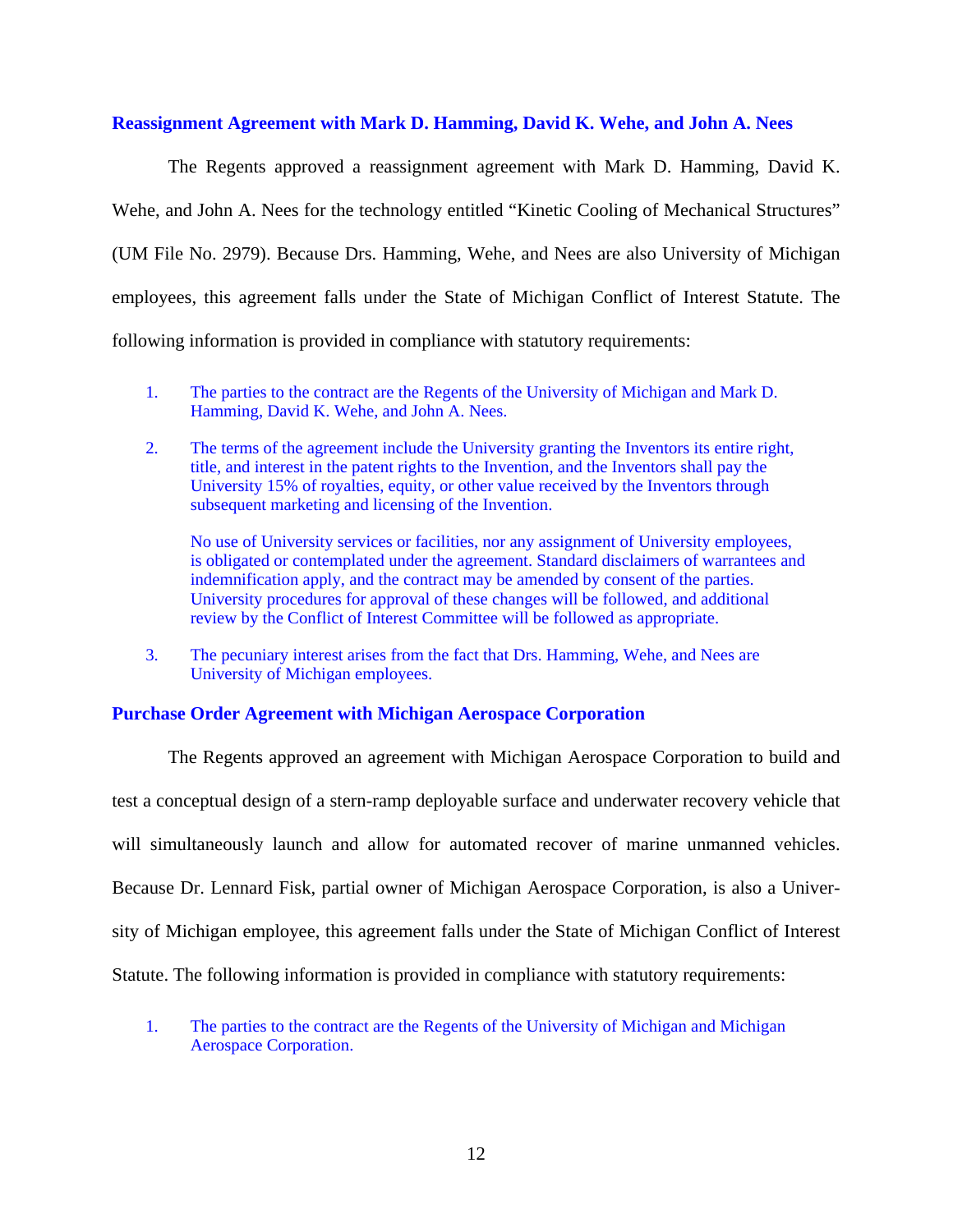- 2. The terms of the agreement conform to University policy. The period of performance is expected to be from September 1, 2005-August 31, 2006, and the amount payable to the University is expected to be \$164,989. Standard purchase order terms and conditions will apply. Since research agreements are often amended, the purchase order may include provisions for changes in time, amount, and scope. University of Michigan procedures for approval of these changes will be followed, and additional review by the Conflict of Interest Committee will be done as appropriate.
- 3. The pecuniary interest arises from the fact that Dr. Fisk, a University of Michigan employee, is partial owner of Michigan Aerospace Corporation.

# **Subcontract Agreement with Industrial Optical Measurement Systems, LLC**

The Regents approved an agreement with Industrial Optical Measurement Systems, LLC, to enable research to be performed to refine a technology for automated inspection of cylinder bones. Because Dr. Stephen Segall, founder and owner of Industrial Optical Measurement Systems, LLC, is also a University of Michigan employee, this agreement falls under the State of Michigan Conflict of Interest Statute. The following information is provided in compliance with statutory requirements:

- 1. The parties to the contract are the Regents of the University of Michigan and Industrial Optical Measurement Systems, LLC.
- 2. The terms of the agreement conform to University policy. The project at the University is to be conducted over an initial one-year period at an estimated total cost of \$30,000. Since research agreements are often amended, the purchase order may include provisions for changes in time, amount, and scope. University of Michigan procedures for approval of these changes will be followed, and additional review by the Conflict of Interest Committee will be done as appropriate.
- 3. The pecuniary interest arises from the fact that Dr. Segall, a University of Michigan employee, is founder and owner of Industrial Optical Measurement Systems, LLC.

**Plant Extension Report**. Executive Vice President Slottow submitted the Plant Exten-

sion Report.

**Human Resources and Affirmative Action Report.** Executive Vice President Slottow

submitted the Human Resources and Affirmative Action Report.

**Litigation Report.** Vice President Krislov submitted the Litigation Report.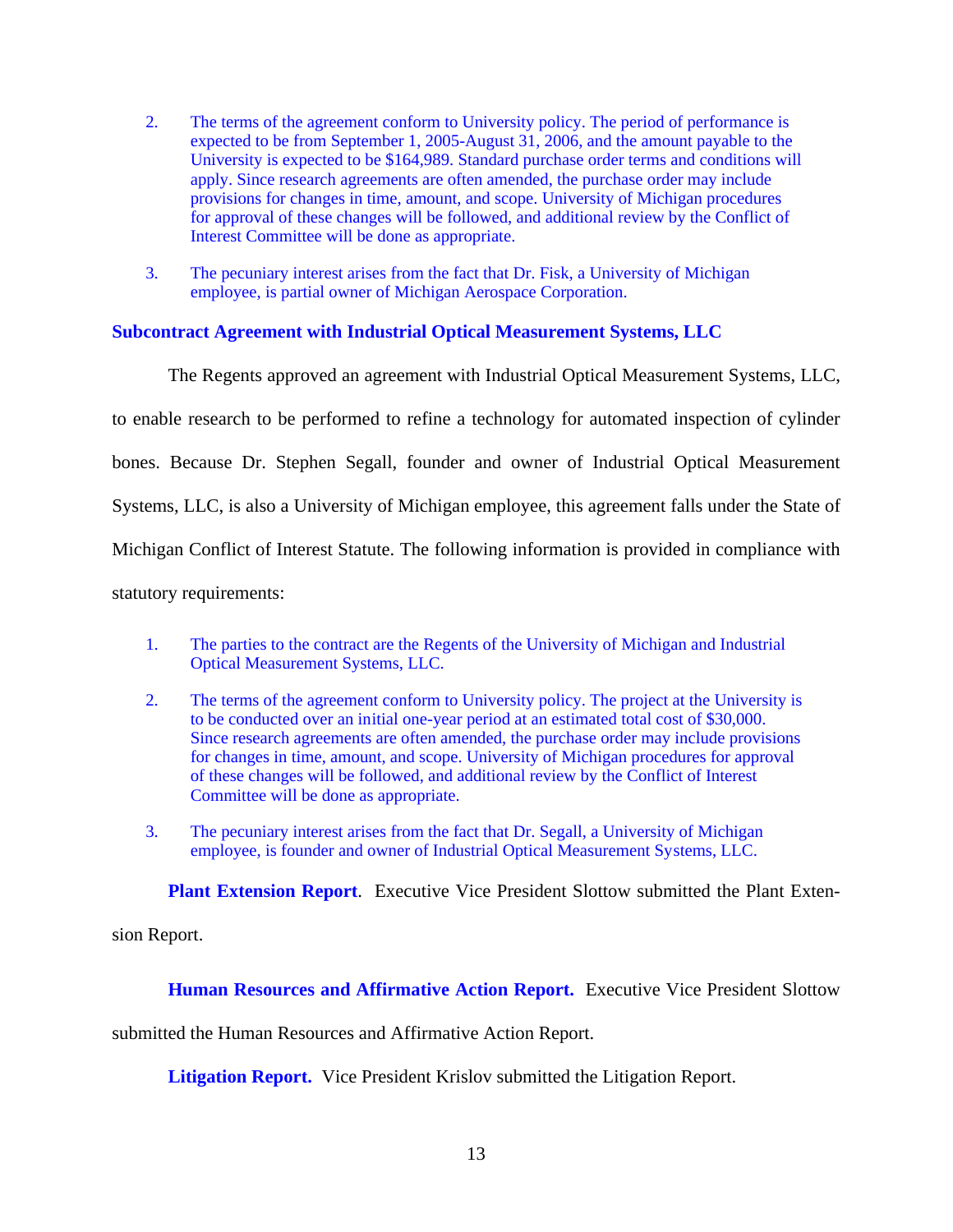**Research Report.** The Regents received the report of projects established, October 1 -October 31, 2005.

**University of Michigan Health System.** Executive Vice President Kelch reported that the Health System's M-Fit Program and been awarded the 2005 "Innovation in Prevention Award" from the U.S. Department of Health and Human Services on October 25, 2005. Only ten such awards are presented each year.

**Division of Student Affairs.** There was no report from the Division of Student Affairs.

**University of Michigan-Flint.** Chancellor Mestas had no additional report.

**University of Michigan-Dearborn.** Chancellor Little had no additional report.

**Michigan Student Assembly Report.** Jesse Levine, president of MSA, reported on activities of MSA, which included being a partner in the presentation of the first hip hop concert ("Ludacris") on the University of Michigan campus. He also commented on collaborations between MSA and the Ann Arbor City Council, as well as other MSA activities.

**Voluntary Support.** Vice President May submitted the Report of Voluntary Support for October 2005. He commented on the recently-announced gift from Donald Graham for establishment of the environmental sustainability initiative, and thanked Interim Provost Gramlich for his efforts in helping to secure this gift.

**Personnel Actions/Personnel Reports.** Interim Provost Gramlich submitted a number of personnel actions and personnel reports.

**Retirement Memoirs.** Vice President Churchill submitted memoirs for 2 retiring faculty members.

**Memorials.** No deaths of active faculty members were reported to the Regents this month.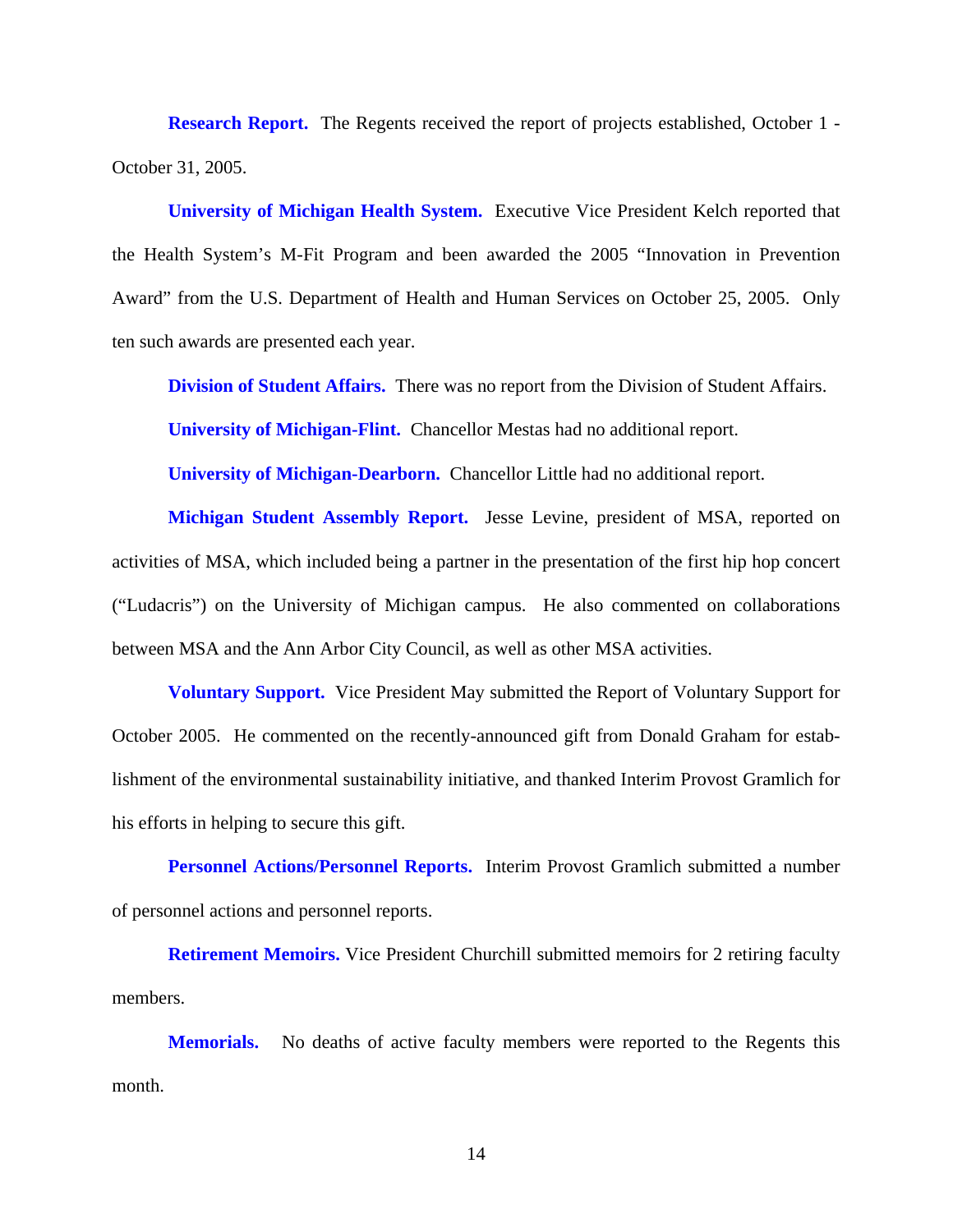**Degrees.** President Coleman submitted recommendations for the following individuals to received honorary degrees: Elizabeth Catlett, sculptor and printmaker (Doctor of Fine Arts); Freeman Dyson, physicist and science writer (Doctor of Science); William Richardson, academic leader and W.K. Kellogg Foundation president (Doctor of Laws); and Samuel Zell, businessman and philanthropist (Doctor of Laws). She announced that Dr. Dyson would serve as speaker at the Winter 2005 commencement.

The December 2005 Doctoral Degree List was also submitted for approval.

**Approval of Consent Agenda.** On a motion by Regent White, seconded by Regent Maynard, the Regents unanimously approved the Consent Agenda.

The Regents then turned to consideration of the regular agenda.

## **Alternative Asset Commitments** *(Fudo Capital, L.P.; ChrysCapital IV, LLC)*

On a motion by Regent Maynard, seconded by Regent White, the Regents unanimously approved commitment of \$20 million from the Long Term Portfolio to Fudo Capital, L.P., and \$15 million from the Long Term Portfolio to ChrysCapital IV, LLC.

## **State Building Authority Financing of University of Michigan Projects in Ann Arbor and Dearborn Campuses**

On a motion by Regent Maynard, seconded by Regent White, the Regents unanimously approved the following actions with respect to each of three University projects to be financed by the State Building Authority (SBA): the Literature, Science and the Arts Building Renovation on the Ann Arbor Campus, and the Engineering Laboratory Building Addition and Science Building Addition on the Dearborn Campus. The actions taken include approval for each project of resolutions (see appendix) authorizing the appropriate officers to:

v On or prior to the SBA's issuance of commercial paper notes, execute the Construction and Completion Assurance Agreement and Bill of Sale for each project.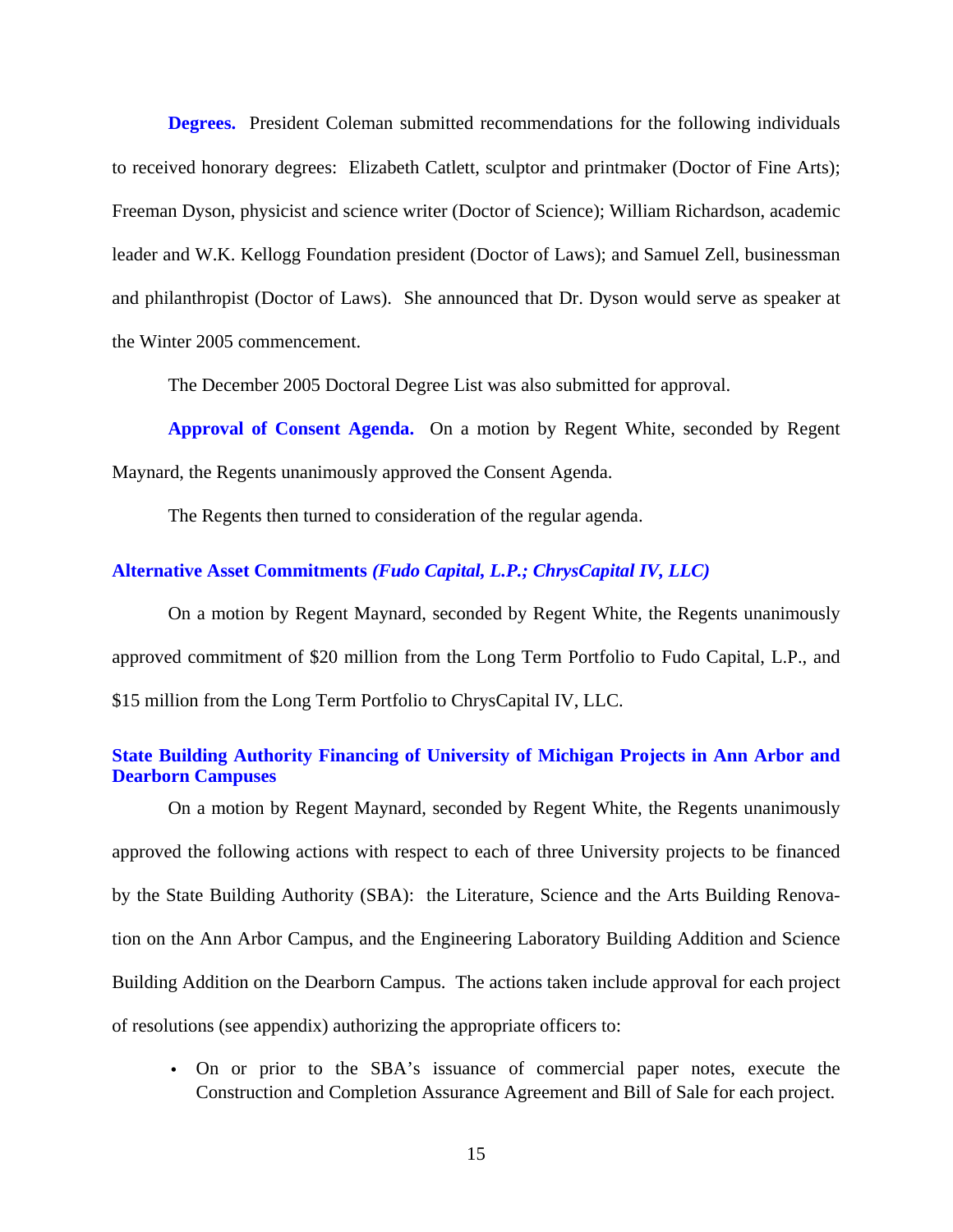- v At or near completion of each project and prior to the issuance of the SBA's bonds, execute the respective lease, convey title to the property, and execute any necessary easement agreements required for the financing of the project.
- v Execute any other documentation required for the financing of the projects by the SBA.

Regents Deitch and Brandon were absent, and Regent Taylor was not present for the

vote.

#### INSERT RESOLUTIONS IN APPENDIX IN PROCEEDINGS.

#### **Electrical Engineering and Computer Science Building Renovation**

On a motion by Regent White, seconded by Regent Maynard, the Regents unanimously approved the Electrical Engineering and Computer Science Building Renovation project as described, and authorized issuing the project for bids and awarding construction contracts providing that bids are within the approved budget.

## **University of Michigan Hospitals and Health Centers University Hospital Chiller Replacement - FY 2006**

On a motion by Regent Newman, seconded by Regent Maynard, the Regents unanimously approved the University of Michigan Hospitals and Health Centers University Hospital Chiller Replacement - FY 2006 project as described in the Regents Communication, and authorized issuing the project for bids and awarding construction contracts providing that bids are within the approved budget.

## **FY 2007 State Operating Request, Ann Arbor Campus**

On a motion by Regent White, seconded by Regent Maynard, the Regents unanimously approved the annual operating request to the state for the University of Michigan Ann Arbor campus for FY 2007.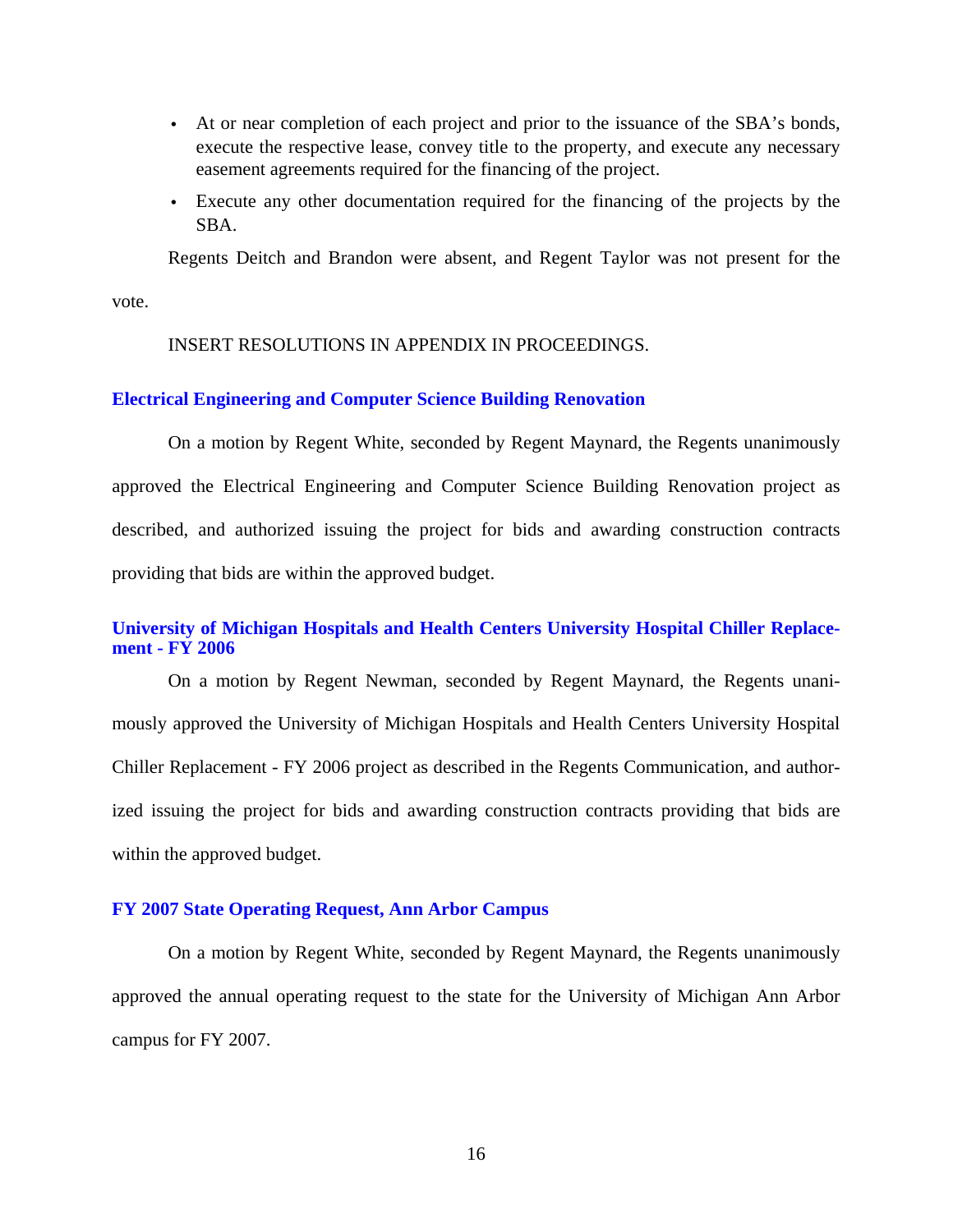#### **FY 2007 State Operating Request, University of Michigan-Dearborn**

On a motion by Regent Maynard, seconded by Regent White, the Regents unanimously approved the annual operating request to the state for the University of Michigan-Dearborn campus for FY 2007.

Regent Taylor was away from the table for this and the remaining votes.

## **FY 2007 State Operating Request, University of Michigan-Flint**

On a motion by Regent Maynard, seconded by Regent White, the Regents unanimously approved the annual operating request to the state for the University of Michigan-Flint campus for FY 2007.

## **New Dual Degree Program to be offered by the University of Michigan-Dearborn School of Management** *(Master of Business Administration and Master of Science in Finance)*

On a motion by Regent White, seconded by Regent Maynard, the Regents unanimously approved a new dual degree program ("Master of Business Administration and Master of Science in Finance") to be offered by the University of Michigan-Dearborn School of Management.

### **Change in Name of Department of Chemistry at the University of Michigan-Flint**

On a motion by Regent Maynard, seconded by Regent White, the Regents unanimously approved a change in the name of the Department of Chemistry in the UM-Flint College of Arts and Sciences to the Department of Chemistry and Biochemistry.

## **Public Comments**

The Public Comments session began at 4:40 p.m. The Regents heard comments from the following individuals, on the topics indicated: Jim Mogensen, citizen, on constructive criticism of the University of Michigan Health System; Richard Bernstein, member of the Wayne State